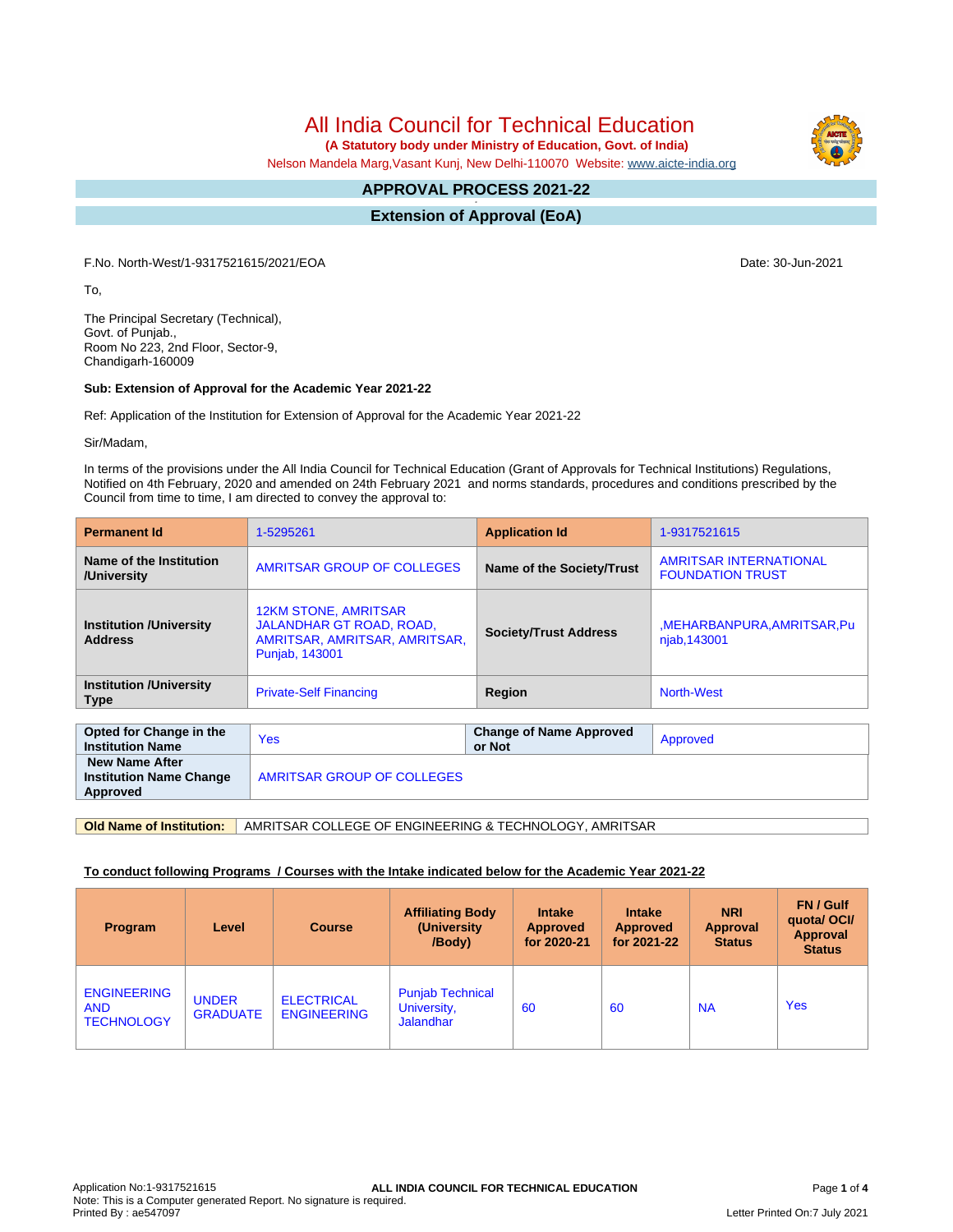| <b>ENGINEERING</b><br><b>AND</b><br><b>TECHNOLOGY</b> | <b>UNDER</b><br><b>GRADUATE</b> | <b>MECHANICAL</b><br><b>ENGINEERING</b>                                           | <b>Punjab Technical</b><br>University,<br><b>Jalandhar</b> | 150          | 90         | <b>NA</b> | <b>Yes</b> |
|-------------------------------------------------------|---------------------------------|-----------------------------------------------------------------------------------|------------------------------------------------------------|--------------|------------|-----------|------------|
| <b>ENGINEERING</b><br><b>AND</b><br><b>TECHNOLOGY</b> | <b>UNDER</b><br><b>GRADUATE</b> | <b>COMPUTER</b><br><b>SCIENCE AND</b><br><b>ENGINEERING</b>                       | <b>Punjab Technical</b><br>University,<br><b>Jalandhar</b> | 180          | 180        | <b>NA</b> | <b>Yes</b> |
| <b>ENGINEERING</b><br><b>AND</b><br><b>TECHNOLOGY</b> | <b>UNDER</b><br><b>GRADUATE</b> | <b>CIVIL</b><br><b>ENGINEERING</b>                                                | <b>Punjab Technical</b><br>University,<br><b>Jalandhar</b> | 90           | 60         | <b>NA</b> | <b>Yes</b> |
| <b>MCA</b>                                            | <b>POST</b><br><b>GRADUATE</b>  | <b>MASTERS IN</b><br><b>COMPUTER</b><br><b>APPLICATIONS</b>                       | <b>Punjab Technical</b><br>University,<br><b>Jalandhar</b> | 60           | 60         | <b>NA</b> | <b>NA</b>  |
| <b>MANAGEMENT</b>                                     | <b>POST</b><br><b>GRADUATE</b>  | <b>MBA</b>                                                                        | <b>Punjab Technical</b><br>University,<br><b>Jalandhar</b> | 60           | 60         | <b>NA</b> | <b>NA</b>  |
| <b>ENGINEERING</b><br><b>AND</b><br><b>TECHNOLOGY</b> | <b>POST</b><br><b>GRADUATE</b>  | <b>COMPUTER</b><br><b>SCEINCE &amp;</b><br><b>ENGINEERING</b>                     | <b>Punjab Technical</b><br>University,<br><b>Jalandhar</b> | 18           | 18         | <b>NA</b> | <b>NA</b>  |
| <b>ENGINEERING</b><br><b>AND</b><br><b>TECHNOLOGY</b> | <b>POST</b><br><b>GRADUATE</b>  | <b>CIVIL</b><br><b>ENGINEERING</b>                                                | <b>Punjab Technical</b><br>University,<br>Jalandhar        | 18           | 18         | <b>NA</b> | <b>NA</b>  |
| <b>ENGINEERING</b><br><b>AND</b><br><b>TECHNOLOGY</b> | <b>UNDER</b><br><b>GRADUATE</b> | <b>ARTIFICIAL</b><br><b>INTELLIGENCE</b><br><b>AND MACHINE</b><br><b>LEARNING</b> | <b>Punjab Technical</b><br>University,<br><b>Jalandhar</b> | $\mathbf{0}$ | $60^{#}\%$ | <b>NA</b> | <b>NA</b>  |

## Approved New Course(s)

## **Course(s) Applied for Closure by the Institution for the Academic Year 2021-22**

| <b>Program</b>                              | Level                 | <b>Course</b>                                                         | <b>Affiliating Body</b><br>(Univ/Body)           | <b>Course Closure Status</b> |
|---------------------------------------------|-----------------------|-----------------------------------------------------------------------|--------------------------------------------------|------------------------------|
| <b>ENGINEERING AND</b><br><b>TECHNOLOGY</b> | <b>UNDER GRADUATE</b> | <b>ELECTRONICS AND</b><br><b>COMMUNICATIONS</b><br><b>ENGINEERING</b> | <b>Punjab Technical</b><br>University, Jalandhar | Approved                     |
| <b>ENGINEERING AND</b><br><b>TECHNOLOGY</b> | <b>POST GRADUATE</b>  | <b>ELECTRONICS &amp;</b><br><b>COMMUNICATION</b><br><b>ENGG</b>       | <b>Punjab Technical</b><br>University, Jalandhar | Approved                     |
| <b>ENGINEERING AND</b><br><b>TECHNOLOGY</b> | <b>POST GRADUATE</b>  | <b>MECHANICAL</b><br><b>ENGINEERING</b>                               | <b>Punjab Technical</b><br>University, Jalandhar | Approved                     |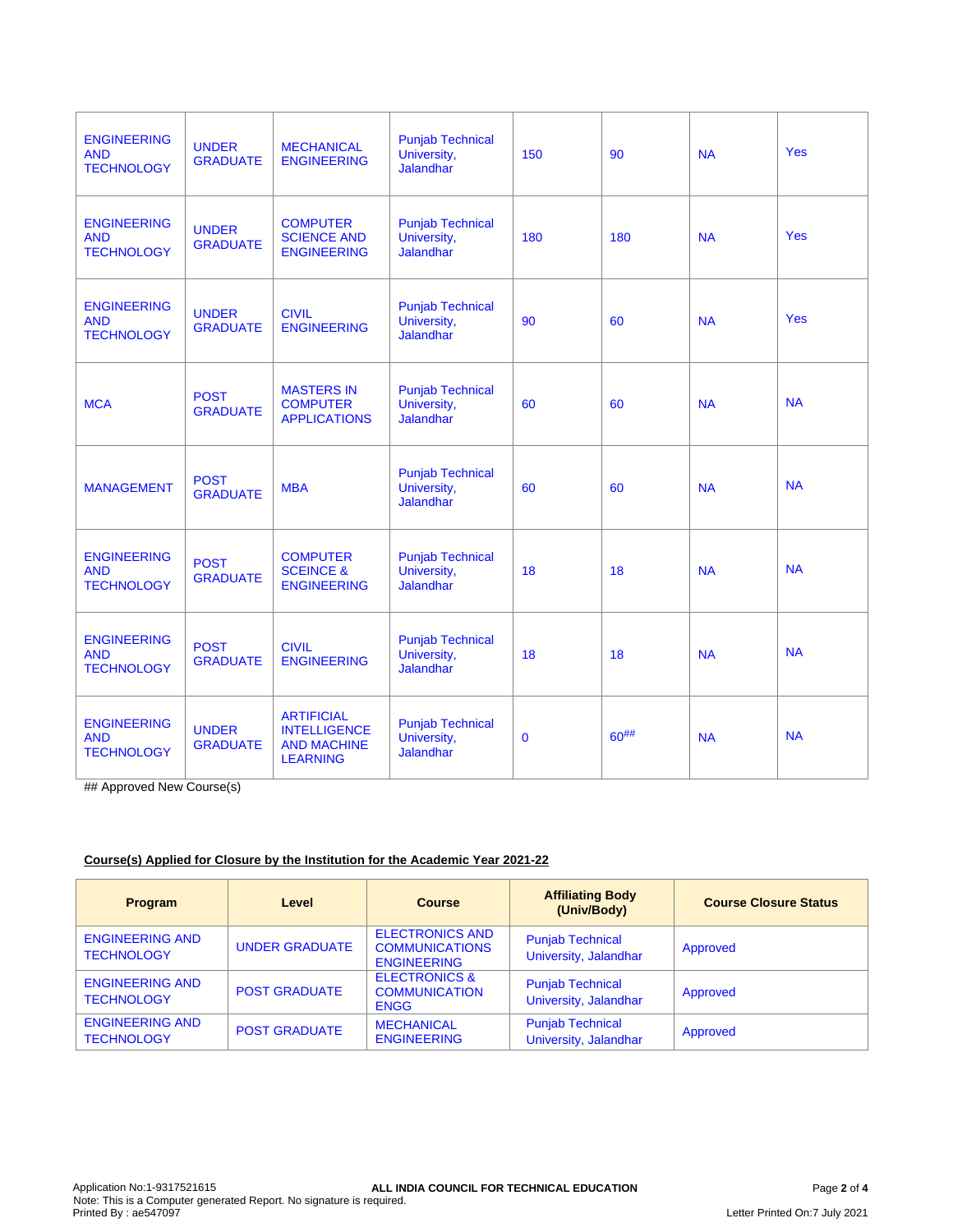#### **Approved Vocational Courses for 2021-22:**

| Sr.No. | Program                                     | Level                 | <b>Course (Specialization)</b> | Intake Approved 2021-22 |
|--------|---------------------------------------------|-----------------------|--------------------------------|-------------------------|
| 1.     | <b>ENGINEERING AND</b><br><b>TECHNOLOGY</b> | <b>UNDER GRADUATE</b> | <b>Automobile Servicing</b>    | 30                      |
| 2.     | <b>ENGINEERING AND</b><br><b>TECHNOLOGY</b> | <b>UNDER GRADUATE</b> | <b>Software Development</b>    | 30                      |

#### **General Conditions for Vocational Courses:**

- 1. It is mandatory to comply with all the provisions as given in APH 2021-22 (Chapter VI) and also in the 'Guidelines for Institutions Applying for Running Vocational Courses' uploaded at [www.aicte-india.org/education/vocational-education](https://www.aicte-india.org/education/vocational-education)
- 2. The Institution will ensure that the minimum batch size of 10 students shall be maintained for each course.
- 3. The courses must be conducted as per the guidelines issued under SAMVAY (Skill Assessment Matrix for vertical advancement of Youth). Training under these courses must be aligned with the outcome at each level as prescribed under National Skill Qualification Framework (NSQF).

#### **It is mandatory to comply with all the essential requirements as given in APH 2021-22 (Appendix 6)**

# **Important Instructions**

- 1. The State Government/ UT/ Directorate of Technical Education/ Directorate of Medical Education shall ensure that 10% of reservation for Economically Weaker Section (EWS) as per the reservation policy for admission, operational from the Academic year 2019-20 is implemented without affecting the reservation percentages of SC/ ST/ OBC/ General. However, this would not be applicable in the case of Minority Institutions referred to the Clause (1) of Article 30 of Constitution of India. Such Institution shall be permitted to increase in annual permitted strength over a maximum period of two years.
- 2. The Institution offering courses earlier in the Regular Shift, First Shift, Second Shift/Part Time now amalgamated as total intake shall have to fulfil all facilities such as Infrastructure, Faculty and other requirements as per the norms specified in the Approval Process Handbook 2021-22 for the Total Approved Intake. Further, the Institutions Deemed to be Universities/ Institutions having Accreditation/ Autonomy status shall have to maintain the Faculty: Student ratio as specified in the Approval Process Handbook.
- 3. Strict compliance of Anti-Ragging Regulation, Establishment of Committee for SC/ ST, Establishment of Internal Complaint Committee (ICC), Establishment of Online Grievance Redressal Mechanism, Barrier Free Built Environment for disabled and elderly persons, Fire and Safety Certificate should be maintained as per the provisions made in Approval Process Handbook and AICTE Regulation notified from time to time.
- 4. In case of any differences in content in this Computer generated Extension of Approval Letter, the content/information as approved by the Executive Council / General Council as available on the record of AICTE shall be final and binding.

**Prof.Rajive Kumar Member Secretary, AICTE**

Copy \*\* to:

- **1. The Director of Technical Education\*\*, Punjab**
- **2**. **The Registrar\*\*,** Punjab Technical University, Jalandhar
- **3. The Principal / Director,** AMRITSAR GROUP OF COLLEGES 12Km Stone, Amritsar Jalandhar Gt Road, Road, Amritsar,